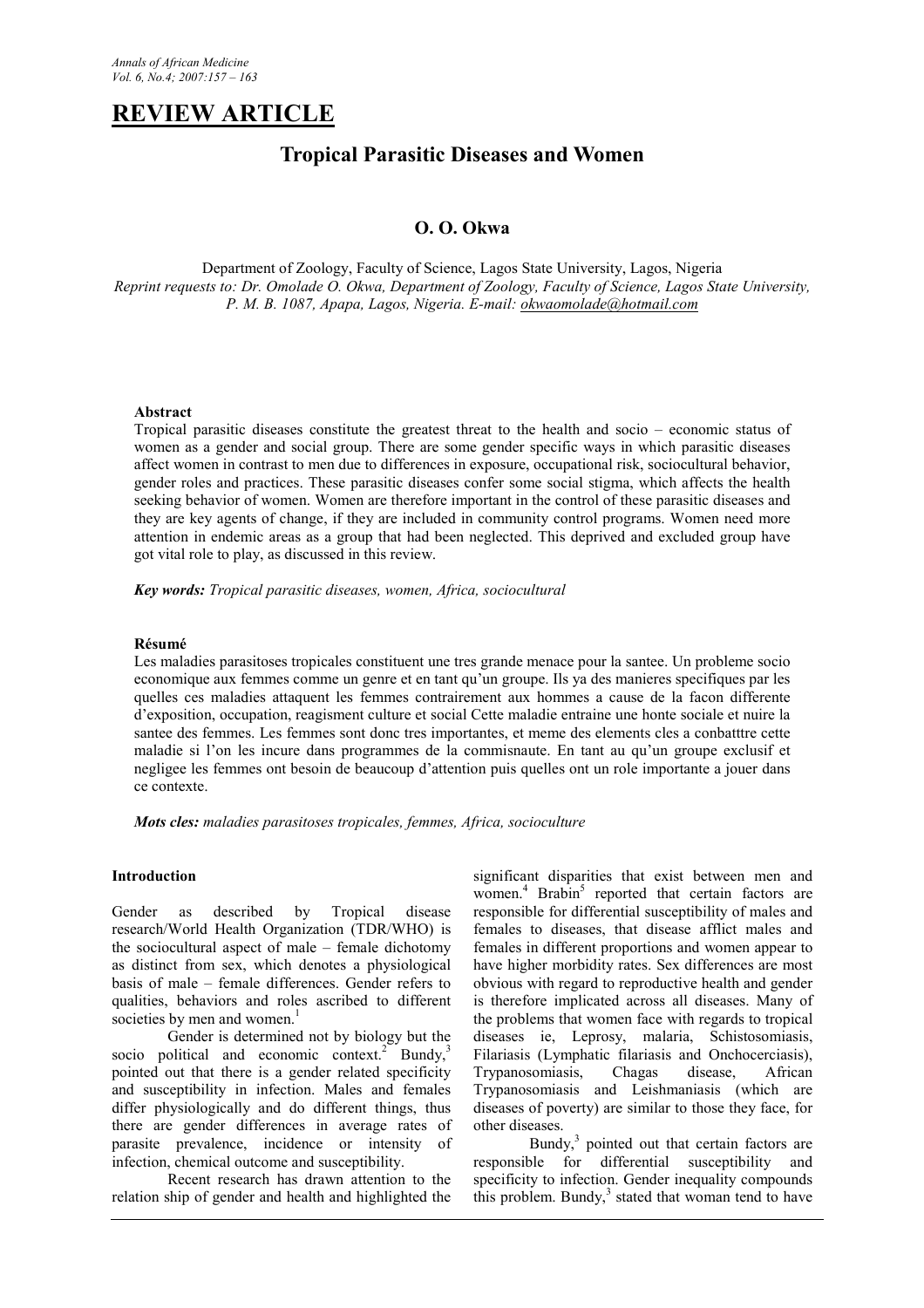more episodes of illness and more physician visits, even when visits due to gynecological and obstetric reason are discounted, in addition to infectious diseases, poor water supply, inadequate sanitation and lack of other health infrastructure.

Wide ranges of other social and cultural factors negatively impinge upon (women's) physical well-being and accessibility to appropriate health services.<sup>6</sup> Limited access to education for women suggests that women are less likely than men to have information about disease and their presentation. They lack control of financial resources (often scarce) and therefore give their health low priority. They are also less familiar with medical services and may be reluctant to use them.<sup>5</sup>

This review looks at the effect of Tropical parasitic disease on women and how changes can be made ie, raising the status of women in terms of participation in health and development projects.

The role of women in self-help community directed treatment, a sort of control of health of women by women and for women and their household at large are discussed.

## **Social Economic Effects of Parasitic Diseases on Women**

The sequel of untreated infection particularly for parasitic diseases which causes gross disfigurement, (Filariasis, Leprosy, Onchodermatitis and Leishmaniasis) further compromise women's health and carry social costs, including social rejection, isolation, and divorce.<sup>7,8</sup> The links between gender, work, health and illness are complex. Illness in women affects their work capability, including both household and other productive work in general, and sickness limits a women ability to work.

The sexual division of labor and the sexual division of responsibility together with local ecological, environmental, economic and cultural factors influence exposure to infection and risk of disease. The links between women and health encompass women's roles in the production of food and goods, as wage earners and in biological, domestic and social reproduction through childbearing and child rearing, through their care of the sick and more generally the maintenance of domestic environment.

Parasitic diseases constitute the greatest threat to the health and Socio economic status of women.<sup>10</sup> Control of disease is part of economic development because developed countries are those that have been able to bring the parasitic diseases under control. Control of disease will lead to improvement of human health and raise the quality of life and productive capacity of people. $^{11}$ 

Traditional African societies are patriarchal as reflected in customs beliefs and religious practices of the people. Under this system, women receive less attention then they deserve. Discussions about women's health tend to conceptualize women as mothers, wives, health providers, reproducers, food

producers, processors, fetchers of fuel and water. Women's health and well-being should rather be the goal of specific programs.

Women represent a strategic and important position as a social group in the control of parasitic diseases, because they are at great risk.<sup>12</sup> They could serve as vehicles of social mobilization, because they occupy an important position in the domestic of Human societies and are very influential. Hence, Women could help to ensure greater compliance in community based treatment programs. The participation of the women (that is a process of involving the deprived and the excluded) is a dynamic venture in disease process which would help at proper knowledge and perception of disease. Women could be used in drug distribution, vector control, family and community support to increase compliance to treatment. This would help control bodies and international efforts at controlling the diseases.

Women are key agents of change and target group for any development program. $13$  If development involves improving conditions of living, then women should always be included in development programs especially in the rural areas. They should not be only victims but also beneficiaries of economic development. Bushy,  $14$  opined that women are great human resource and must therefore be both the subject and object of national development. Maintaining a healthy household and community is seen as a woman's responsibility, but women are often not included in village health committees.<sup>15</sup> TDR news, reported that in many societies, the length and arduousness of a woman's working day means that her health problems are far advanced before they become important enough to do something about. A woman's health problems are not serious until she cannot stand, walk or talk. A woman never gets sick, even when she is ill to the point of death; she is expected to perform her duty.<sup>16</sup> It seems women are being valued mainly in terms of their procreative and productive roles. These barriers should rather be removed. Failure to do so is discourteous, wasteful, short sighted and inhuman.

Millions of women aspire to a better life and want to participate in societal activities. Programmes have failed because women did not participate. In order to achieve effective disease control, the peculiarities, needs and special requirements of women needs attention. $13$ 

## **Reasons for Gender Difference in Infection Pattern**

#### *Differential exposure to infection*

This could arise as a result of gender differences in Occupational risks, socio cultural behaviors, gender roles and practices. Differences in risk of exposure accounts for differences in infection patterns. Exposure arises from four major basic needs ie, occupational, recreational, socio-cultural and domestic.

Socio-cultural practices and behavior result in differential exposure to infection. Gender bias in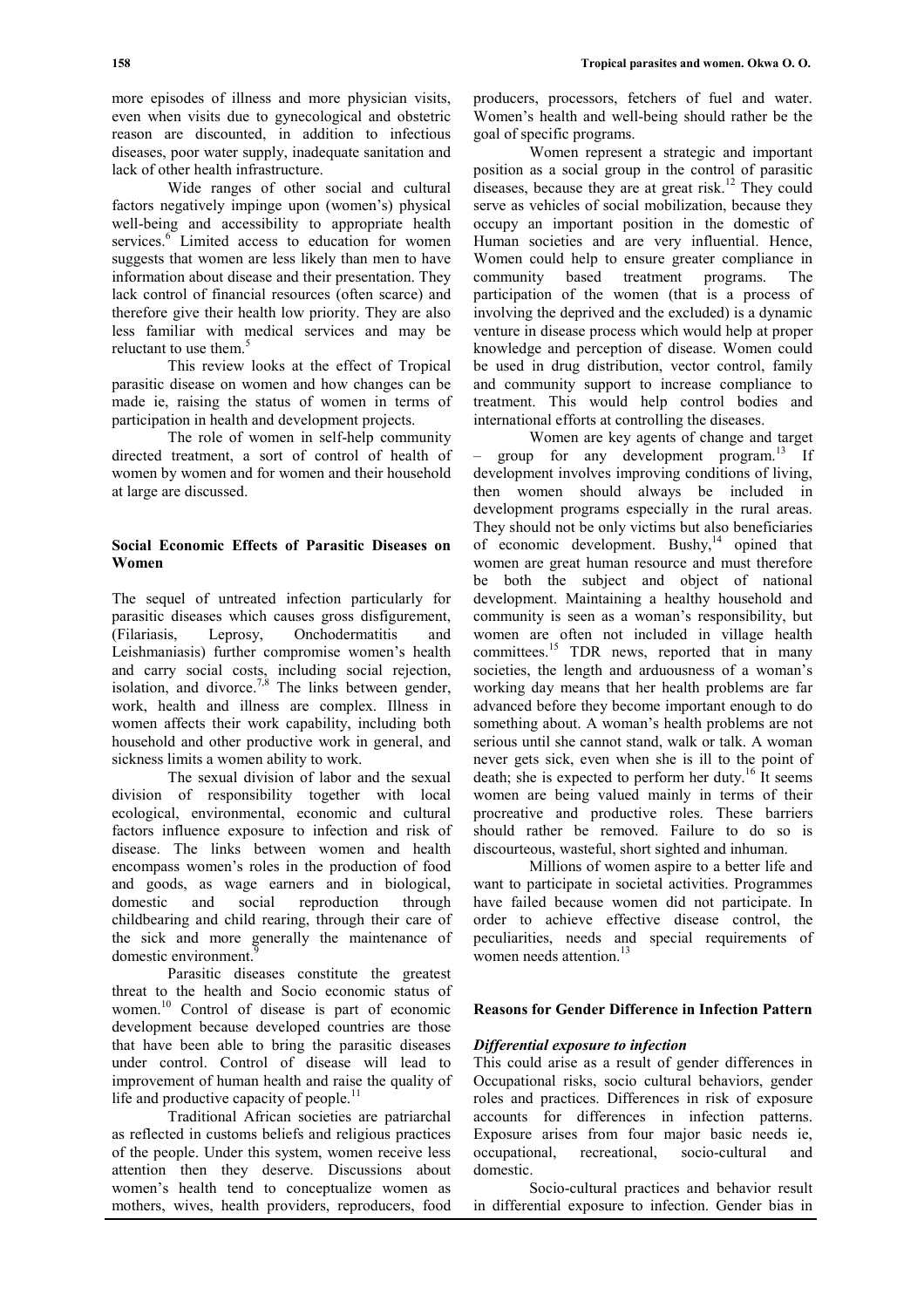infection prevalence is most marked where sociocultural factors result in only one of the gender being exposed to an infectious environment.<sup>17</sup> The most obvious example of gender bias in exposure is where only one gender enters the habitat of an intermediate host or vector of a parasite. Women have more constant touch with water for various activities in terms of household duties.<sup>18</sup> Women were reported as working twice as many hours than men worldwide.<sup>19</sup> Fetching of the wood, water, childcare and agricultural labor are some of the works of women, so they could be more vulnerable to infection.

## *Innate sensitivity and host resistance*

Infection status is determined not only by the degree of exposure but also by the degree to resistance. Variations in individual susceptibility are encompassed within each gender. Host resistance, whether innate or acquired may influence the outcome of an infection event. $\frac{3}{5}$ 

### **Women and Their Health With Regards To Tropical Parasitic Diseases**

The Tropical parasitic diseases to be considered are Malaria, Schistosomiasis, Onchocerciasis, Lymphatic filariasis, Leishmaniasis, Guinea worm, Hook worm, Trypanosomiasis

#### *Malaria*

Prevalence of malaria infection increase in women during Pregnancy. Malaria causes anemia and low birth weight babies. This is due to the loss of previously existing immunity.<sup>20</sup> This condition is often serious among adolescent girls, who do not receive adequate treatment for malaria because of social stigma associated with pregnancy in teenagers.<sup>2</sup>

According to  $TDR<sub>1</sub><sup>1</sup>$  cultural expectations often demand stoic acceptance of malaria due to low status of women in rural communities. A woman may need her husband's permission before she seeks medical care. In most cases women seek first to home remedies and traditional medicines for their illnesses. If these fail and symptoms persist, they seek low cost treatment in the form of over the counter drugs. Women consider this type of treatment to be most effective for malaria.<sup>8</sup>

Women often tolerate symptoms of malaria until they are critically ill because of the perception that sick women are mean or lazy. Women are reproached when there are malaria epidemics for having failed as custodians of health. Women need information to help them recognize the symptoms of malaria in themselves and family members eg, fever chills, headache.<sup>16</sup>

Malaria in pregnancy is widespread. It endangers the health of women and prospects for the new born. Health services are inaccessible to many of these children and women. Women in malaria endemic areas run an increased risk of infection during pregnancy. The placenta is a preferred site of parasite accumulation and placental malaria is

associated with low birth weight of the baby and anemia of the mother. Resistance to placental malaria has been observed in women after several pregnancies, compared to women in their first pregnancies. Co-infection with HIV significantly increases the prevalence and extent of placental parasitaemia, and the resistance to placental malaria normally seen in women following several pregnancies is lost. Pregnant women with malaria infection are usually anemic; this elicits the precarious state posed to this vulnerable group due to the adverse effect of malaria in pregnancy.

Malaria accounts for 6.5% of abortions, 15% of premature deliveries and 0.7% death in utero. The situation is further compounded by poor socioeconomic status of most rural dwellers.<sup>21</sup> Pregnant women and children will continue to be two of the most important risk groups. Pregnant women are especially vulnerable because of iron deficiency, a special problem in malaria endemic areas. When children are sick from malaria, women usually bear the psychological effects. Severe convulsions, fever and other symptoms affecting children leave a psychological effect of fear and restlessness on the mothers.

#### *Schistosomasis*

The prevalence patterns of Schistosomiasis are often complex in women because of exposure and innate susceptibility.<sup>22</sup> Women are exposed to Schistosomiasis because of their inevitable water contact behavior. According to TDR / WHO, $^{2}$  failure to consider gender difference in Schistosomiasis may lead to errors in the design of experimental surveys and diagnosis. Infection may miss diagnosis in pregnant women and girls at puberty because of low tumor necrosis factor levels (TNF). Low TNF is associated with reduced schistosome fecundity and schistosome eggs are found in the cervix, vulva, vagina, ova, fallopian tubes and placental and this seems to show a correlation with infertility in women living in hyper endemic focus of Schistosomiasis.

According to TDR/  $WHO<sub>2</sub><sup>2</sup>$  Female genital Schistosomiasis (FGs) is held to be an important social and medical problem. The condition is associated with pathological manifestations in the female lower genital tract such as tumors and ulcers. There is also some evidence that it is associated with complications as infertility, abortion, pre-term delivery and extra uterine pregnancy (a life threatening condition). FGs may facilitate the spread of some Sexually Transmitted diseases (STDs) especially Human immunodeficiency Virus (HIV) although more work is needed to understand this interaction and the relationship between urinary Schistosomiasis, infertility and implications of the diseases on married sexual life of women. There is chemical, immunological and epidemiological evidence that FGs might be a risk factor for the transmission and the propagation of STDs and HIV, 75% of women living in *Schistosoma hematobium* endemic areas (Africa and Middle East suffer from it. It could be diagnosed as a sexually transmitted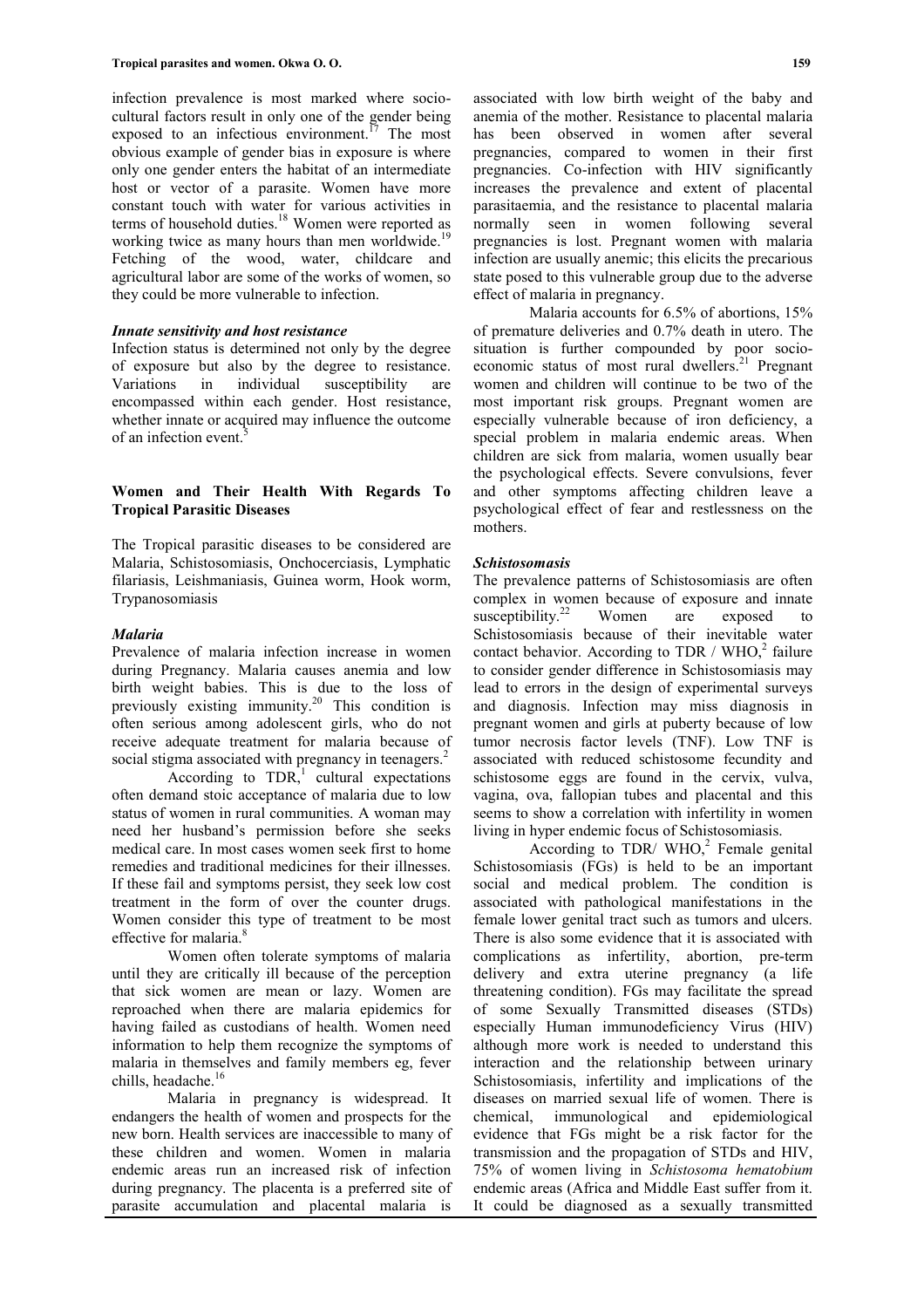disease because of its varying clinical picture.

#### *Onchocerciasis*

Most studies on Onchocerciasis reported significant differences in infection among gender.<sup>12</sup> Higher prevalence was usually found in the gender more exposed to *Simulium* fly bites. Though, Okwa<sup>23</sup> attributed resistance to fly bites in women to hormonal effects and the protective mode of African dressing. According to Brabin,<sup>5</sup> there is little substantial evidence that Onchocerciasis is less frequent in females on the basis of exposure only. Gender differences are most marked in savannah areas of high transmission where worm burdens are lower from early childhood in females as are ocular lesions. In forest areas, gender differences are less marked and ocular lesions similar in males and females. Brabin<sup>5</sup> also stated that gender differences are most evident under conditions of high transmission but women appear to be less resistant to infection.

Petralanda *et*  $al^{24}$  reported that a serum from breast milk of women with Onchocerciasis contains heat labile antigenic products of filarial parasites. This could lead to transmission of Onchocerciasis to the offspring. Onchocerciasis in pregnancy may likely affect immune responses to *Tetanus Toxin* vaccination and birth weight of children. Increased resistance in women could also influence the risk of transmission of infection from mother to child in highly endemic areas. Amazigo $^{25}$  reported that Onchocerciasis was believed to reduce Reproductive rates of women in a rural farming community in Nigeria.

Onchocerciasis has great socio-economic and psychological complications for women by lowering their chances of getting married due to the disfiguring skin lesions. In a study, women expressed greater concern than men about their physical appearances.<sup>26</sup> Prior to 1990, the social implication and cultural aspects of Onchocercal skin disease (OSD) had been totally neglected especially where women were concerned. The beauty of the skin is culturally and socially extremely important. OSD is now recognized as a major health problem. It carries with it a severe social stigma compounding the pain and suffering of those infected with the disease.<sup>2</sup>

Ivermectin is the favored and current drug for the control of Onchocerciasis. It would also be necessary to integrate Ivermectin treatment into maternal and child health care (MCH). Pregnant and lactating women are usually excluded in Ivermectin distribution. They are advised to seek treatment one month after delivery. In areas of high fertility, women may thus be continually excluded from treatment and hence the chance of a better life. Such women may also constitute a reservoir for the disease. Pregnant women in a study by World Health Organization  $(W.H.O)$  received treatment.<sup>27</sup> No adverse effects were apparent, hence Merck, Sharpe and Company the manufacturers of Ivermectin, has now changed the exclusion criteria for pregnant and lactating mothers.

No immediate negative effects were found in women that inadvertently took the drugs. Utilization

of health services by women is a complex behavior phenomenon affected by factors as availability, distance, and quality of care, social structure, health beliefs and low status of women. The low status among the women studied; characterized by high average parity, full time childcare and domestic responsibilities, no doubt influence their failure to report for treatment. Scarce resource affected women's mobility and treatment seeking behavior. When a woman fails to turn up for a treatment program, she would always have good reasons related to her gender. Health workers treatment of patients has been recognized as a major problem and important reason why people in developing countries prefer self-treatment or seek traditional healers when they are  $sick.<sup>29</sup>$  Women are really especially vulnerable to poor treatment by health workers. Women will learn from health workers if treated with respect. The low social and economic status and low self-esteem of some women especially in rural areas reinforce their attitude that their health is not a priority. It was recommended that the coverage of women excluded during Ivermectin campaigns could be resolved by adopting community based distribution approach, where community members such as leaders of women's groups ie, traditional birth attendants (TBAs) and community health workers (CHWs) would participate in the treatment program.

#### *Lymphatic filariasis*

This has been known to be very prevalent among women. There is a social stigma associated with the disease. There is ignorance of cause and treatment, and women are silently bearing the brunt of the disease, which they hide underneath their dressing. Social discrimination and divorce was high among these women in a study, conducted in Africa. Prostitution was usually the after effect of such neglect.<sup>13</sup> These sets of prostitutes were of the lowest cadre and the high-class prostitutes often refer clients with Sexually Transmitted Disease (STDS) to them.<sup>26</sup> Lymphatic filariasis is also a social and economic burden on African communities and women are mostly affected. It could result into immense swelling and growth and strong feelings of shame, fear, embarrassment and suicidal thoughts.

#### *Leishmaniasis*

The infection with Leishmaniasis in women depends on species and strains of *Leishmania. L. tropica* has a preference for women than *L. donovani*. The genetic background of the woman also has a role to play.<sup>3</sup> Leishmaniasis/HIV infection is seen as an emerging disease and this have grave consequences on women and their offspring.<sup>29</sup> Women have been traditionally thought to be less frequently infected by cutaneous Leishmaniasis because the disease is generally believed to be found mainly in slyvatic areas, where the infected vector is present.<sup>16</sup> Consequently, Leishmaniasis was viewed only as an occupational hazard mainly for men owing to the rural nature of their work. According to Velez *et al*, <sup>30</sup> in a study, a similar proportion of infection was reported for both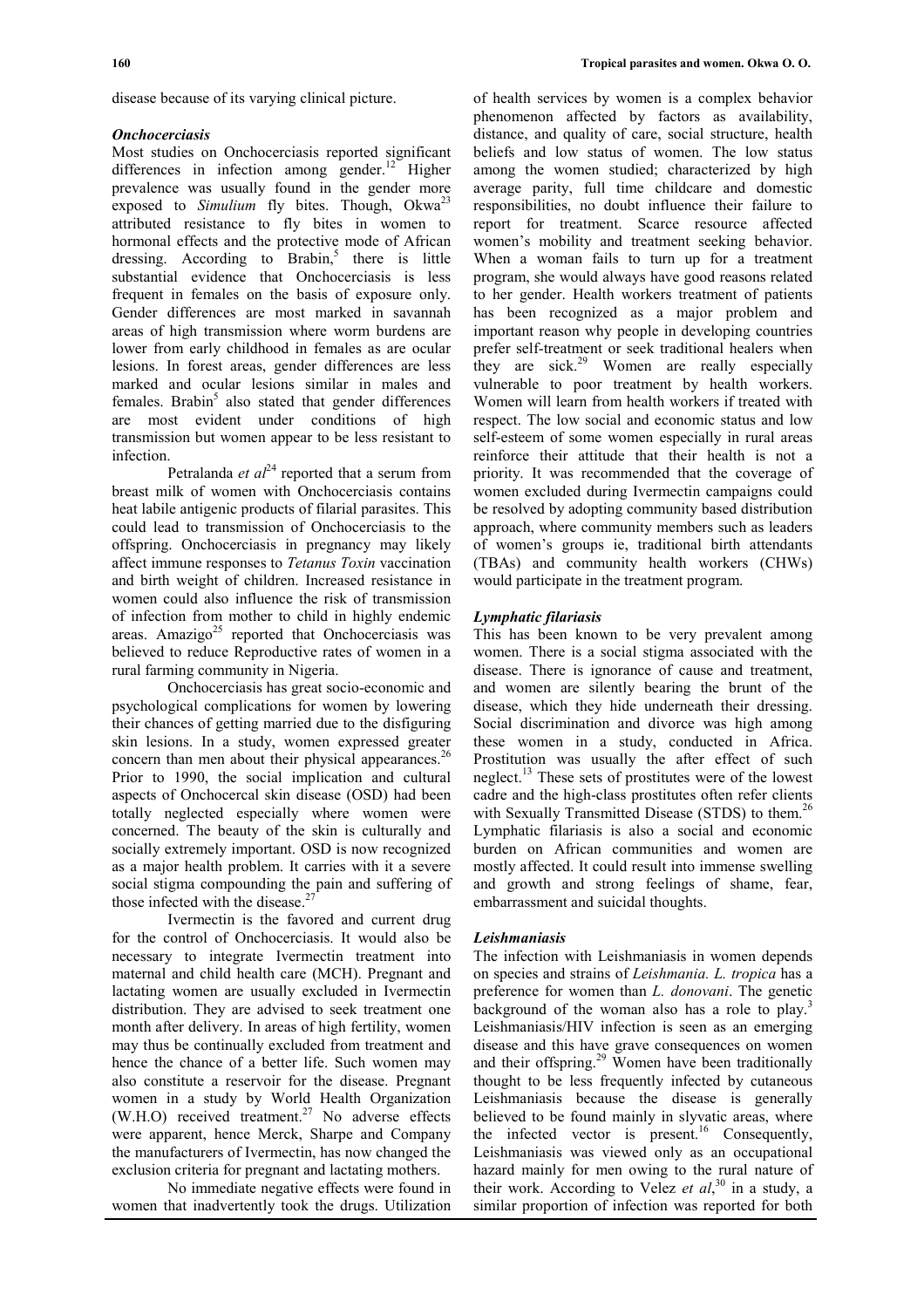sexes as opposed to the preponderance of males generally reported, even with Montenegro skin test. The prevalence rates between males and female were similar.

In some foci, women suffer from Leishmaniasis than men and have less access to health care services. Research has now revealed that women also suffer as much as men but report to the health centers less. This is disastrous because a silent enduring of the suffering leads to deterioration in quality of life, given the chronicity of the lesions. Disfiguring scars on women's faces leads to social stigma and inability to get marry.

Women's treatment for cutaneous Leishmaniasis in 1995/96 in Tunisia, Colombia and Costa Rica, where coffee plantation poses an occupational risk as an agricultural main stay of the economy was investigated. Women who lack access to proper treatment of cutaneous Leishmaniasis suffered physical effects (pain and secondary infections and aesthetic effects (scars that impair their social relations). Men reject partners with Leishmaniasis, because they fear catching the disease, women tend to rely more on self treatment or seek traditional cures, using plant ointments, very hot baths with salt or wax and acid burning. The disease becomes more advanced as they go for treatment at the clinics usually as a last resort. In the case of visceral Leishmaniasis, there is problem of detection in females. This is a serious problem that affects infected girls who are not diagnosed, so do not receive treatment. This implies a large loss in years of life, considerable human suffering and a high cost for the country.<sup>30</sup>

The women stay at home looking after the house and if the condition is not permanently incapacitating, consults a traditional healer in her village about her lesions or applies medicines that her husband brings her from the pharmacy. To her, going to the health center demands several hours and sometimes a day, more so after diagnosis, treatment consist of injections which last 20 days. Men seek to cure themselves with a lot of money and make numerous trips to health centers in towns. Women, who are not as rich, cannot make these expenditures. They cannot be replaced in their domestic labor, nor will men undertake this expenditure for the health of women.

Women with ulcers and scares on the face considered themselves less attractive. Their prospects for marriage are diminished and their capacity to retain a man lowered. This disfigurement could also lead to possible impairment in the long term and affect women's social relation, status and socioeconomic mobility.<sup>13</sup>

In treatment seeking, women appear to try more kinds of treatment than do men, no gender difference were observed in the length of time between the development of lesions and seeking treatment. It was concluded that women consult official services less and are under represented in the assessment of the disease and there is always a false estimation of the number of cases by sex. Inequalities

in access to treatment for women have to be corrected and ensuring that community education includes an emphasis on Leishmaniasis and the fact that it is not disease that affects only Men.

Women who lack access to proper treatment of cutaneous Leishmaniasis would suffer physical, aesthetic and much social effects as well. The lesions will also diminish the working capacity of women with consequences for their mental being, children and household chores. Women affected by Leishmaniasis would express suffering and seek a cure for the disease through self-treatment and visits to local healers.<sup>30</sup>

## *Guinea worm*

Guinea worm causes women to be sedentary. Women are forced to concentrate on more sedentary jobs leaving food crops unharvested. The hallmark of the disease is crippling incapacitation whose seasonal occurrence coincides with planting and harvesting seasons resulting in loss or great reduction in agricultural output. Women's role in agriculture is greatly hampered. Their agricultural roles as harvesters are stopped. Brieger *et al*<sup>31</sup> reported that women lose as much as US\$70 yearly in Nigeria, at guinea worm illness.

The impact of guinea worm disease on women is profound. The inability of the infected mother to continue to work and care for her own personal and child's need has far reaching consequences. She is unable to work and earn money for adequate feeding so under nutrition and malnutrition sets in for both mother and child. This results in weight loss for both. She is unable to meet the husband's sexual needs. The husband may seek attention elsewhere outside the matrimonial home, thereby threatening the stability of family life. The continued support of the husband especially at a time like this, when her disability makes her more dependent is threatened.<sup>3</sup>

## *Hookworm*

Women exhibit higher rates of hookworm morbidity because they suffer compromised iron balance needing more iron than men do. They are therefore predisposed to iron deficiency anemia by hookworm. Pregnancy and breast-feeding are aggravated by hookworm morbidity that causes abortion, stillbirths and miscarriages, thereby causing psychological and emotional stress.<sup>1</sup>

Hookworm also has economic impact on women who show a disinclination and inability to work and productivity is undermined. Poverty and ignorance are two important epidemiological factors in hookworm disease and women are most affected. They are the gender that is more ignorant about nutritional factor and the very group that cannot afford to raise their nutritional levels especially with regards to iron content.<sup>32</sup>

#### *Trypanosomiasis*

In rural areas, the cost of treating sleeping sickness is high; they include drugs, user fees and long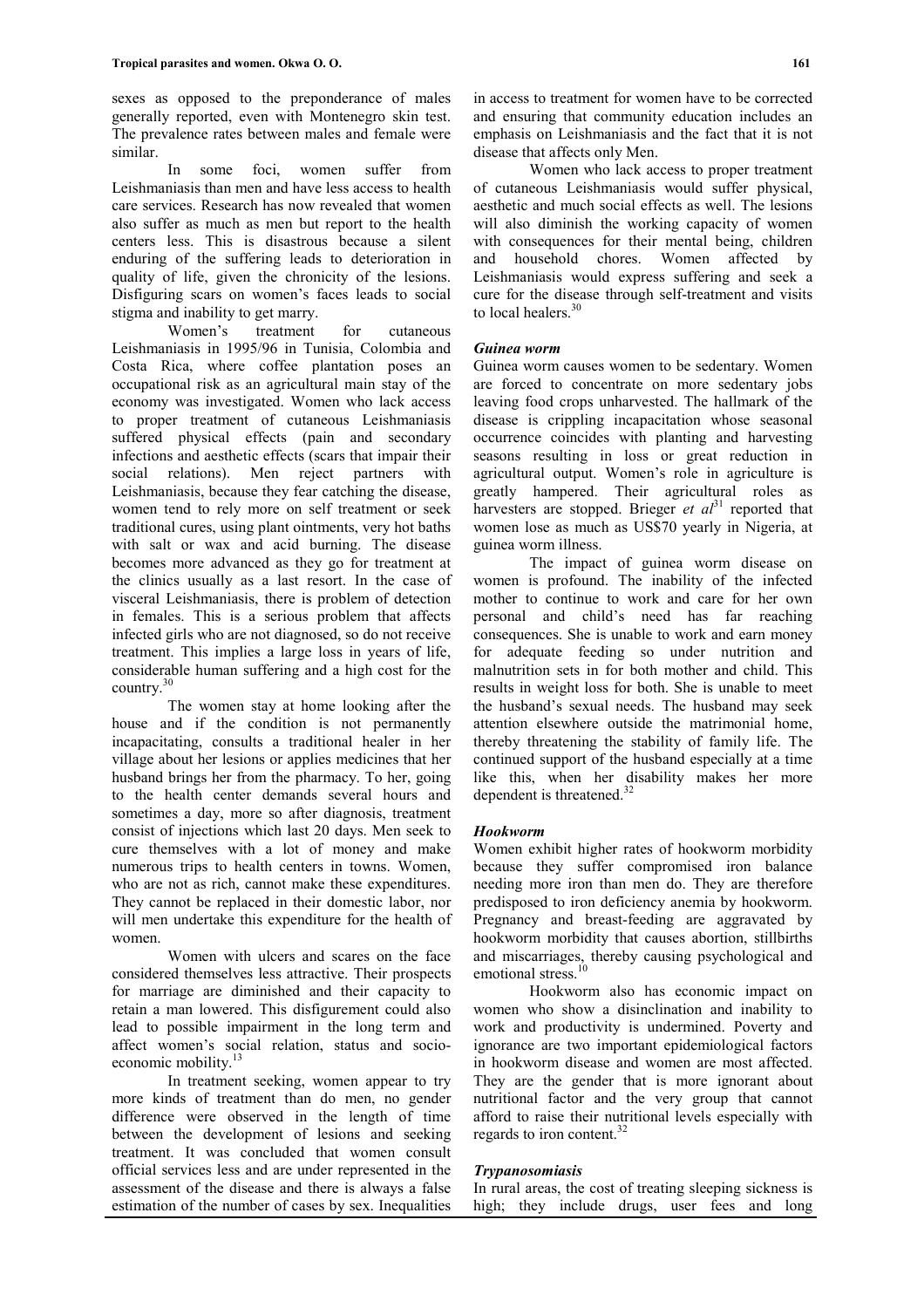hospitalization. Women rely on their husbands to provide funds for treatment and so they often seek for treatment at a late stage of the diseases if at all. $8$ 

Women also fear lumbar puncture taken for diagnosis as rendering one permanently weak with chronic back pain and been rendered unfit for marriage as men cannot tolerate weak women, hence women may not find husbands or divorce on this ground.<sup>13</sup> The belief that Trypanosomiasis is closely linked to STDs especially Acquired Immune Deficiency Syndrome (AIDS) and that they are been perpetuated by women exist. This is in fact called women's diseases in some places. This makes women suffering from Trypanosomiasis to avoid seeking treatment. They fear the shame, stigma and ostracization. In certain parts of Cameroon, women with Trypanosomiasis receive scarifications on their bodies when they visit Traditional healers. The ugliness of these scars puts off potential male suitors. Bucksbaum *et al*<sup>33</sup> reported that swollen glands in the neck are also symptoms of Trypanosomiasis and this adds to the social stigma. Much of the laziness attributed to women in some Trypanosomiasis areas is no doubt due to this disease. *Trypanosoma cruzi* the causative agent of Chagas disease infects 10 – 18 million people in America, half of who are women who eventually transmit it to their newborns.<sup>34</sup>

## **Conclusions and Recommendations**

There should be increased awareness and understanding of the importance of gender in determining health outcomes and the crucial role that women play in health care within families and the wider society. In addressing women's health needs, reports of women, development and health projects emphasizes the importance of training women as health workers, skilled community workers, formal health educators and peer group educators in ways that fit in with local, cultural, social and economic factors. This would meet the need for a greater number of health workers in a variety of fields.

Community participation development projects need to be designed to include women and their interest and to consider the ways in which such projects will affect and be affected by issues of gender. Women's effective access to health care involves the interrelationship of many complex factors. This can only be assured if services are considered available, affordable, appropriate and acceptable by women.

Access to information and knowledge are also key issues in women's access to health care. One of the reasons for the lack of success of health projects is failure to understand women's normal patterns of time and use in the community and to accommodate for this in planning. Women's work within and outside the home, and in pregnancy and lactation, both reflects women's status and has a direct impact on their health.

The gender concepts help to explain the differential treatment of male and female.

Discrimination against females was found to start from birth and continue throughout life to the extent that infanticide, early marriages and slavery are directed at the female children. Women themselves are not innocent of this and can correct these themselves. To eradicate this, mothers should be educated to stop showing preferential treatment to their male children right from birth. They should bring up female child as also important so that they would build up high esteem as a woman.

More female health workers are needed especially in the rural areas where women are in 'purdah', only female health workers can have access to such women. These women are inhibited from showing body parts, to sharing intimate problems with the opposite sex. The social and economic conditions of women's lives affect their children in a complex process of interaction and for this reason it is necessary to look in more detail at the precise interaction.

The effect of Tropical disease on women shows a vivid picture, it is therefore high time to begin to portray and measure women's health in a way, which actually considers women's health for its own sake.

## **References**

- 1. Tropical Disease Research (TDR). Women health and development. A report by the Director General, Geneva, World Health Organization, Geneva. Offset Publication, 1985; No. 90.
- 2. Tropical Disease Research (TDR). Socio economic aspects of tropical disease. World Health Organisation, Geneva. 1992; 38.
- 3. Bundy DAP. Gender dependent pattern of infection and disease. Parasitol Today. 1988;4:186-189.
- 4. Vlasloff C, Bonilla E. Gender related differences in the impact of tropical diseases on women. What do we know? J Biosoc Sci. 1994;26:37-53.
- 5. Brabin L. Factors affecting the differential susceptibility of males and female to onchodermatitis. Acta Leiden 1990; 59: 413-26.
- 6. Ojanuga DN, Gilbert C. Women's access to health care in developing countries. Soc Sci Med. 1992;35:613-617.
- 7. Amazigo U, Obikeze DS. Socio-cultural factors associated with prevalence and intensity of Onchocerciasis and onchodermatitis among adolescent girls in rural Nigeria. World Health Organization, Geneva, (SER / TDR) Project report 1999.
- 8. Amazigo U. Gender and tropical diseases in Nigeria. A neglected dimension. Gender, health and sustainable development. IDRC, Ottawa. 1994; 85 – 99.
- 9. Mental health, new understanding. World Health Organization Report, Geneva. 2002.
- 10. Harwig GW, Petersons S, eds. Disease in African history. An introductory survey and care studies. Duke University Press, Durham. 1978.